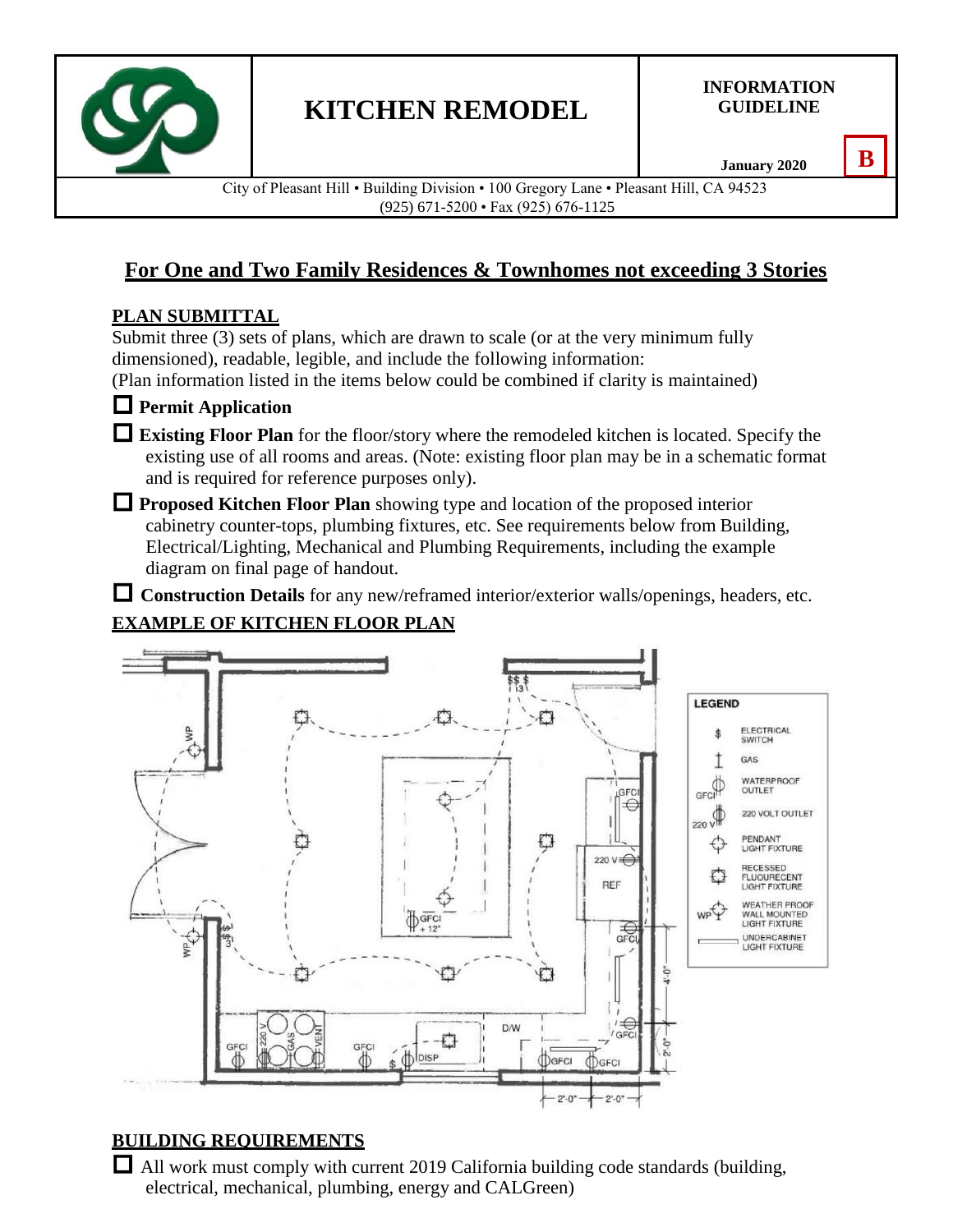$\Box$  Structural calculations may be required for removal and/or replacement of bearing walls.

 $\Box$  Minimum ceiling height in a kitchen is 7'-0" clear, from the finished floor to the finished ceiling.

 $\Box$  A minimum of 3'-0" clearance is required between the counter fronts and appliances, or counter fronts and walls.

 $\Box$  Insulation is required to be installed in all walls, floors and ceilings open for construction between conditioned space and unconditioned space, such as garages, crawl spaces, exterior walls and attics. Type of insulation required: walls 2x4 R-13 or 2x6 R-19, ceiling R-38 and floors R-19.

### **MECHANICAL REQUIREMENTS**

- $\Box$  A vertical minimum clearance of 30" is required above a range to combustibles materials, and a minimum vertical clearance of 24" above the range to the built-in microwave ovens is required. *Note*: Larger units require greater clearances, refer to manufacturer requirements.
- Back draft damper are required on ventilation systems exhausting to the exterior. Point of exhaust vent must be a minimum of 3'-0" from a property line or openings into the buildings such as doors, windows, opening skylights, attic vents.

### **ELECTRICAL REQUIREMENTS**

- GFCI and AFCI protection is required for all 125 volt, 15, and 20 ampere receptacles that supply kitchen countertop surfaces [210.8(A) (6), 210.12(A)].
- Two 20 amp. dedicated kitchen counter circuits are required.

 $\Box$  All the kitchen counter receptacles shall be GFCI protected and "tamper resistant". The counter top circuits required may only be shared with the dining room, breakfast room or a pantry. Dishwashers, garbage disposals, insta-hots, compactors, built in microwave ovens, and the kitchen lighting shall not be on the same electrical circuits (dedicated).

Receptacle Outlet Location. Receptacle outlets shall be located on or above the countertop, but not more than 20 inches from the countertop surface; unless the receptacle outlet assembly is listed for the application shall be permitted to be installed in the countertop. Receptacles shall not be installed in a face-up position in the work surfaces or countertops and shall not be located on the sides of cabinets.[406.5(E)]

 $\Box$  Counter tops wider than 12" require receptacles. Receptacle shall be no higher than 20" above the counter. Receptacle outlets shall be installed so that no point along the wall line is more than 24", measured horizontally from an outlet in that space.

- $\Box$  Separate Spaces. When breaks occur in countertop spaces (ranges, refrigerators, sinks, etc.), each countertop surface is considered a separate counter for determining receptacle placement. $(210.52(c)(1)$  If a range, counter-mounted cooking unit, or sink is installed in an island or a peninsular countertop and the depth of the countertop behind the range, countermounted cooking unit, or sink is less than 12 inches, the range, counter-mounted cooking unit, or sink shall be considered to divide the countertop space into two separate countertop spaces. Each separate countertop space shall comply with the applicable requirements in 210.52(C).
- $\Box$  New and extended branch circuits supplying outlets and devices (i.e. receptacles, lighting, hoods, etc.) in the kitchen shall be AFCI protected and tamper-resistant (TR).

 $\Box$  Islands or peninsulas require at least 1 receptacle. Receptacles may not be more than 12" below the counter surface or be below a counter that extends more than 6" beyond a cabinets end.

 $\Box$  The maximum length for a garbage disposal cord is 36" and a dishwasher is 48". Attachment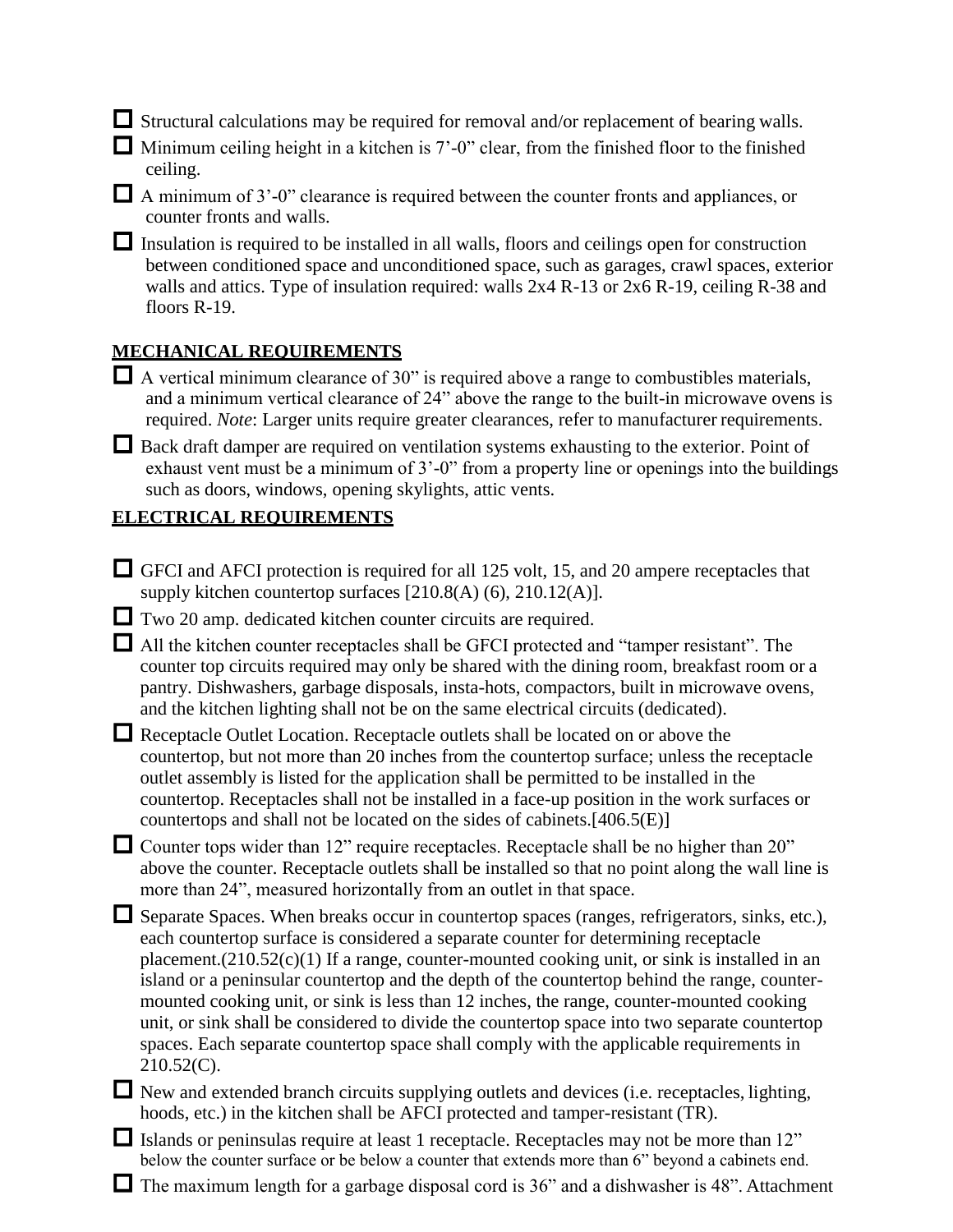plug and receptacle shall be accessible and labeled.

 Multi-wire duplex receptacles for garbage disposals and dishwashers require a common trip breaker in the service panels.



## **EXAMPLE RECEPTACLE SPACING**

### **LIGHTING EFFICIENCY**

- All luminaires installed shall be high efficacy; screw-based fixtures can be considered highefficacy if labeled as JA8-2016 compliant. However, screw based fixtures can't be used in recessed downlights and be considered high-efficacy.
- $\Box$  Recess downlights must be IC/AT listed, JA8 compliant, and sealed with gasket or caulk
- $\Box$  Under cabinet luminaires shall be separately switched
- Dimmers or vacancy sensors are required to control all high-efficacy luminaires, except closets <70ft2 and hallways

### **PLUMBING REQUIREMENTS**

- $\Box$  All new gas piping shall be sized to supply sufficient gas to the appliances. The gas piping shall be tested with 10 lbs. of pressure for a minimum of 15 minutes.
- $\Box$  Hot water piping  $\frac{3}{4}$ " and greater serving a kitchen shall be insulated with minimum 1" wall thickness insulation.
- $\Box$  All oven and stove gas valves shall be readily accessible and be within 3'-0" of the appliance. Connectors may not be concealed or pass through any floor, wall partition, ceiling, or appliance housing cabinet.
- $\Box$  A 2" accessible plumbing cleanout under the sink shall be required.
- An air gap above the sink rim shall be installed between the dishwasher drainpipe and the